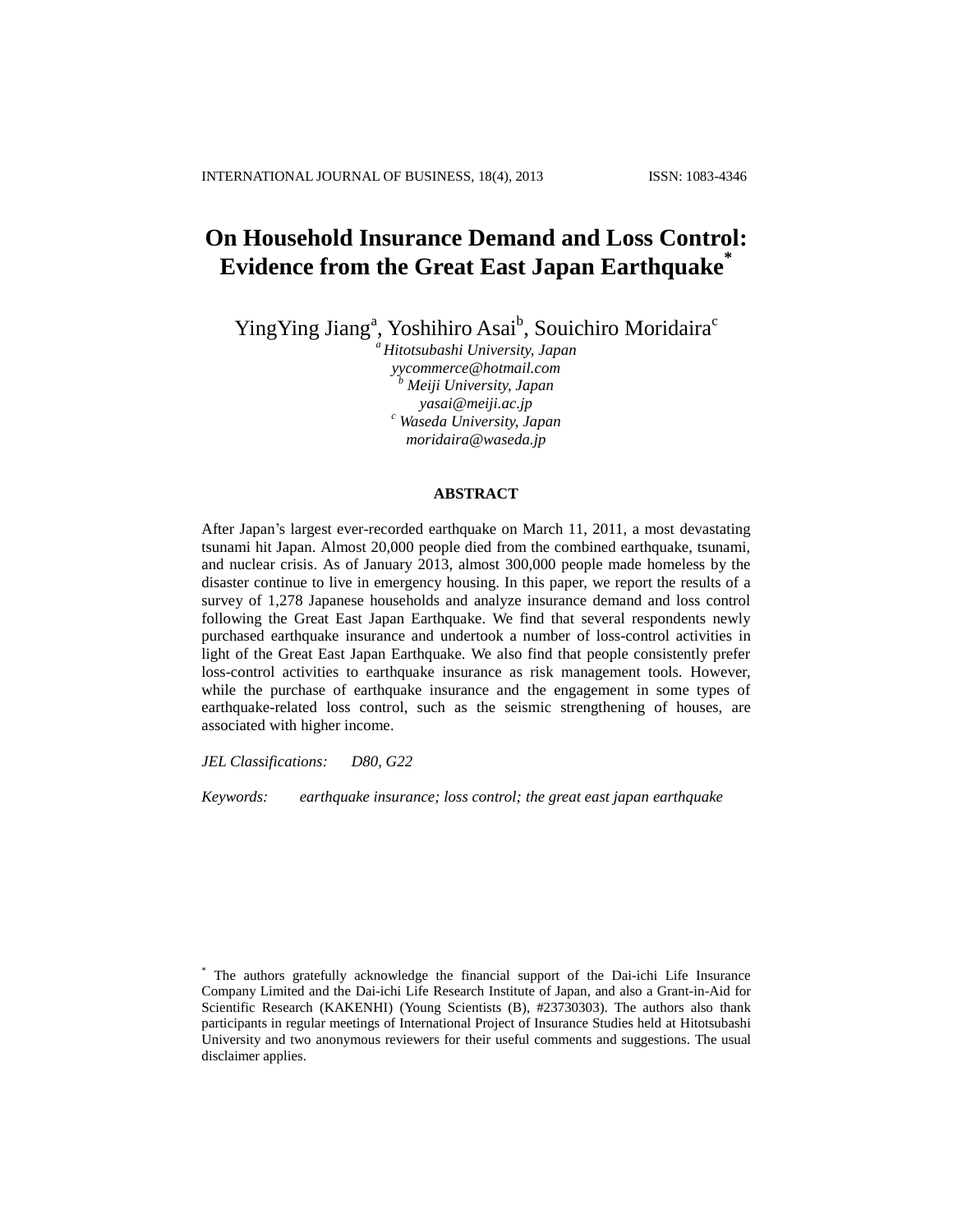# **I. INTRODUCTION**

After Japan's largest ever-recorded earthquake on March 11, 2011, a most devastating tsunami hit Japan. Almost 20,000 people died from the combined earthquake, tsunami, and nuclear crisis. As of January 2013, almost 300,000 people made homeless by the disaster continue to live in emergency housing. In addition, since the nuclear disaster at Fukushima, the authorities in Japan have shut down 52 of its 54 nuclear power plants for security checks. Overall, the Great East Japan Earthquake generated 17 trillion yen (170 billion US dollars) of damage in Japan alone. By comparison, Hurricane Katrina killed 1,800 people and accounted for 100 billion US dollars of damage. As a result, the Great East Japan Earthquake of March 2011 is easily the worst natural disaster in a developed country in recent history in terms of both the number of fatalities and the amount of economic damage.

However, while there has been some study of risk-management activities in light of other natural disasters such as floods and hurricanes, especially in the US, including Useem and Kunreuther (2009), few studies address risk-management process in relation to earthquakes. Thus, the novelty of our paper is to provide evidence on insurance demand and loss control following the Great East Japan Earthquake and empirically explore the relationship between loss finance, such as the purchase of earthquake insurance, and loss control, including seismic-strengthening works, using a unique data set. Our data on Japanese household insurance demand and loss control was obtained from a questionnaire survey conducted by MyVoice Communications<sup>1</sup>. This survey, administered in Japan in January 2013, affords us a window of research inquiry simply not available in prior studies.

In short, the unique contribution of our paper is that by using household data from a part of the world where earthquakes occur frequently, we analyze the underlying mechanism that drives people to engage in risk-management activities. Other studies tend to focus on the efforts of local governments to reduce damage arising from natural disaster using data from these same governments. We depart from these conventional approaches by directly testing whether loss-control activities at the household level are associated with greater insurance demand.

We find that the purchase of earthquake insurance and engagement in loss control, such as the seismic strengthening of houses, are associated with higher levels of household income. In other words, both earthquake insurance and loss-control measures are normal goods. In particular, we find that more than 40% of high-income households whose income is over 10 million yen undertake loss control. That is, at higher levels of income, households are well prepared against the costs of earthquakes through loss control and/or loss finance. Following the Great East Japan Earthquake in March 2011, several households newly purchased earthquake insurance and conducted additional loss-control activities, again especially at high income levels. However, we also find that the correlation between these alternative risk-management tools (insurance demand and loss control) is low. Therefore, it would appear that in Japanese households, decisions on the purchasing of earthquake insurance take place separately from those of loss-control measures such as seismic strengthening. We also find that the loss coverage ratio suggested by earthquake insurance is not associated with the level of income.

The remainder of the paper is organized as follows. In Section II, we survey the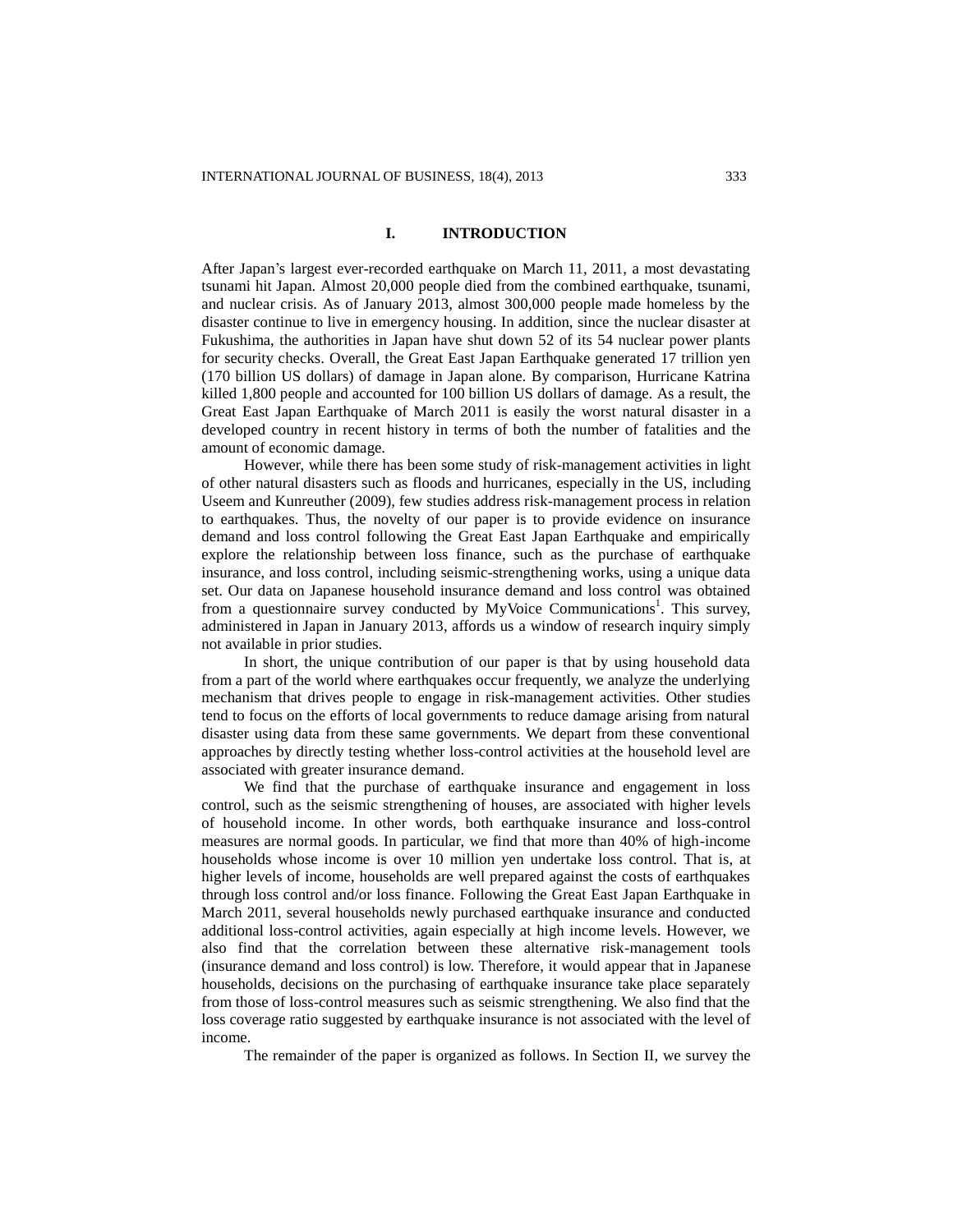existing literature. Section III briefly introduces the data used in the analysis. In Section IV, we provide descriptive statistics on the household earthquake insurance demand and loss-control activities before or after the Great East Japan Earthquake. We also discuss some related issues concerning both insurance demand and loss control. The final section concludes.

#### **II. PREVIOUS RESEARCH**

The recent literature on risk management against natural disasters has placed relatively more emphasis on the importance of flood insurance. For example, Grace, Klein, and Kleindorfer (2004) find that consumers purchase more disaster insurance when subsidized through regulatory price constraints. Alternatively, Kriesel and Landry (2004) conclude that proximity to the shoreline, the existing community response to erosion and storm risk, and the requirements of mortgage lenders are important factors in flood insurance demand. Landry and Jahan-Parvar (2011) also suggest that the level of flood and erosion risk increases demand for insurance, while Michel-Kerjan and Kousky (2010) determine that households in Florida choose very low deductibles on flood insurance. In general, most of these studies have focused on whether loss-control activities at the community level promote insurance demand. The limited information on loss control and earthquake insurance at the household level is because of longstanding data constraints.

In response, some other studies have indirectly attempted to estimate the changes in insurance demand using stock market data (Shelor, Anderson and Cross, 1992; Aiuppa, Carney and Krueger, 1994; Aiuppa and Krueger, 1995; Yamori and Kobayashi, 2002). However, these studies do not precisely detect the actual change in insurance demand as they estimate the change in insurance demand at the population average. Our original survey data addresses this problem long faced by extant studies, and therefore enables us to focus on earthquake insurance demand and loss control directly following the incidence of an earthquake.

Some recent studies also shed light on activities directed at loss control, such as seismic strengthening. For example, Asai and Okura (2011) theoretically show that firms have sufficient incentive to conduct loss control in certain environments. Standard risk management textbooks, such as Harrington and Niehaus (2007) and Skipper and Kwon (2007), classify risk management into "loss control" and "loss finance" and emphasize the relative importance of loss control (seismic strengthening, etc.) and loss finance (earthquake insurance). However, despite the theoretical importance of risk management, there has been little direct empirical research concerning the role of earthquake insurance or loss control, especially at the household level. In addition, empirical evidence on household insurance demand outside the US is very limited<sup>2</sup>.

According to the *Disaster Management in Japan 2011*, the earthquakes in Japan account for about 20% of all earthquakes taking place around the world. In other words, Japan is located in a part of the world where earthquakes occur frequently. Japan is then a suitable market to investigate earthquake insurance purchase, as any findings will at least equally applicable to similar experiences in California, Taiwan, Mexico, Iceland, Spain, and Turkey, among others. The global reinsurance company, Swiss Re (2012), also reports that Japan is the second largest insurance market in the world<sup>3</sup>. Strangely, there has been little research on household insurance using data from this major market<sup>4</sup>.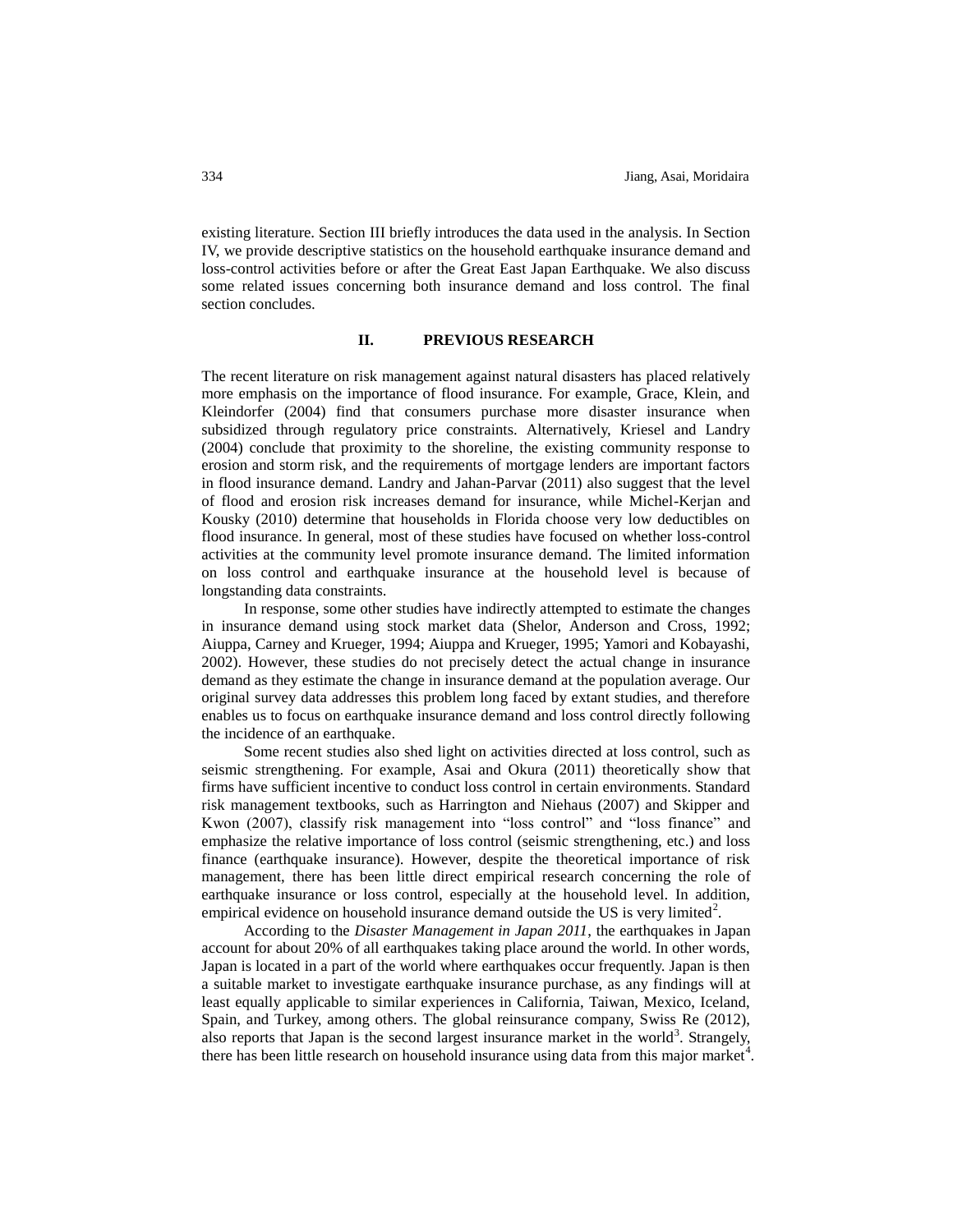The present study is then not only unique in accessing household data hitherto unavailable, but also by addressing uncharted territory in the form of one of the world's largest insurance markets. In short, we attempt to fill these critical gaps in knowledge by utilizing a unique data set from a national context comprising both frequent experience of earthquakes and large and developed natural disaster insurance markets.

In terms of related studies, only Naoi, Seko, and Ishino (2012) find that high-income households are more likely to "plan the purchase of earthquake insurance" or to conduct seismic retrofitting of housing using data after the Great East Japan Earthquake. However, they do not investigate actual insurance purchases nor do they address the relationship between loss control and purchase of insurance. In contrast, we provide evidence on both the actual purchase of earthquake insurance and the relationships between alterative earthquake-related risk-management tools.

# **III. DATA**

Our analysis utilizes the Survey of Household Risk Management Issues in the aftermath of the Great East Japan Earthquake conducted in January 2013 with the financial support of the Dai-ichi Life Insurance Company Limited and the Dai-ichi Life Research Institute of Japan. The collection of the survey data was through a questionnaire of risk-management activities of married households in Japan, with the conduct of the survey outsourced to MyVoice Communications, a professional Web survey company. The distribution and collection of questionnaires was by email. As a result, MyVoice Communications collected data on 1,369 households from throughout Japan. However, we removed the data of 91 households in the original sample because the respondents obviously did not respond properly to the questions in the survey. The final sample used in the baseline analysis comprises data from 1,278 married households.

The Appendix 2 includes a copy of the questionnaire. In the questionnaire, we included questions concerning the basic characteristics of the household, such as age, the level of education, the number of dependents, and the household's financial condition. We also included risk-management factors such as insurance purchase and specific measures taken by the household to prevent or mitigate damage arising from natural disasters. As discussed, we administered the survey two years after the Great East Japan Earthquake. This enables us to undertake a dynamic examination of the risk-management activities of Japanese households that has not been performed in existing studies.

The survey data shows that many of the respondents live in metropolitan areas (Figure 1). For example, 45.2% and 19.2% of the survey respondents are respectively from cities, towns, and other areas in the Kanto region (including Tokyo, Japan's largest city) and the Kinki region (including Osaka, Japan's third-largest city). According to the earthquake prediction published by the Headquarters for Earthquake Research Promotion, a special department in the MEXT of Japan, both of these regions have a high probability of an earthquake in the near future<sup>5</sup>.

The survey respondents are distributed over all age groups of the working population (Figure 2). We remove households with respondents aged less than 20 years or over 80 years from our sample because, as Hau (2000) finds, these generations are not important in terms of insurance demand. About 50.1% of the respondents in the sample are the principal householder while the remainders are spouses of the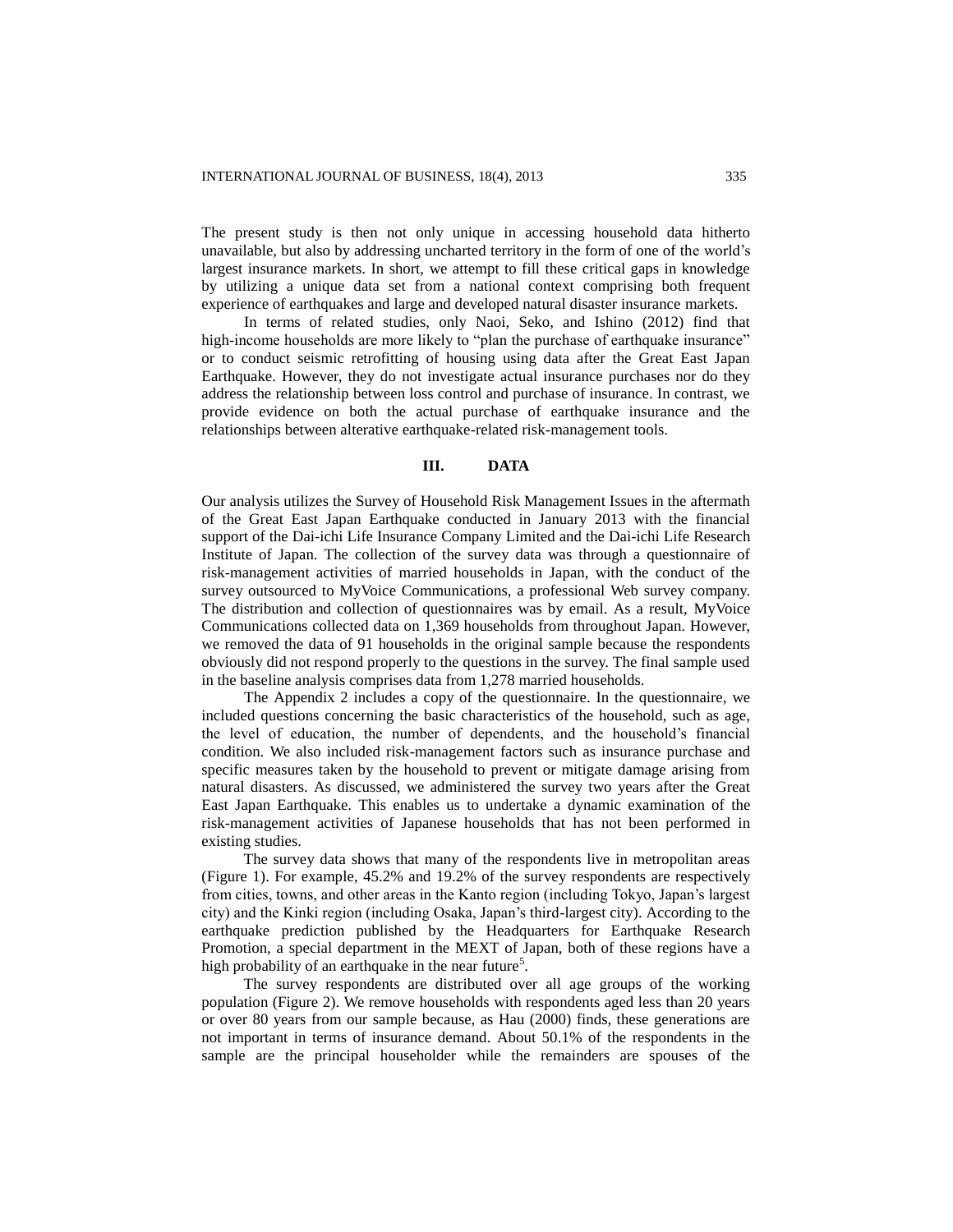householder. Most respondents are concentrated in the following annual income classes: 3–5 million yen (34.6%), 3–5 million yen (24.9%), and 7–10 million yen (19.2%) (Figure 3). The socioeconomic distribution of our sample is broadly consistent with the results in the government population census and other surveys, thereby indicating the reliability of our data. In other words, the characteristics of the survey respondents in this analysis reflect population conditions prevailing in Japan.



**Figure 2** Distribution of respondent age



# **Figure 3**

Distribution of respondent household annual income

Annual Income of Household (millions of yen)

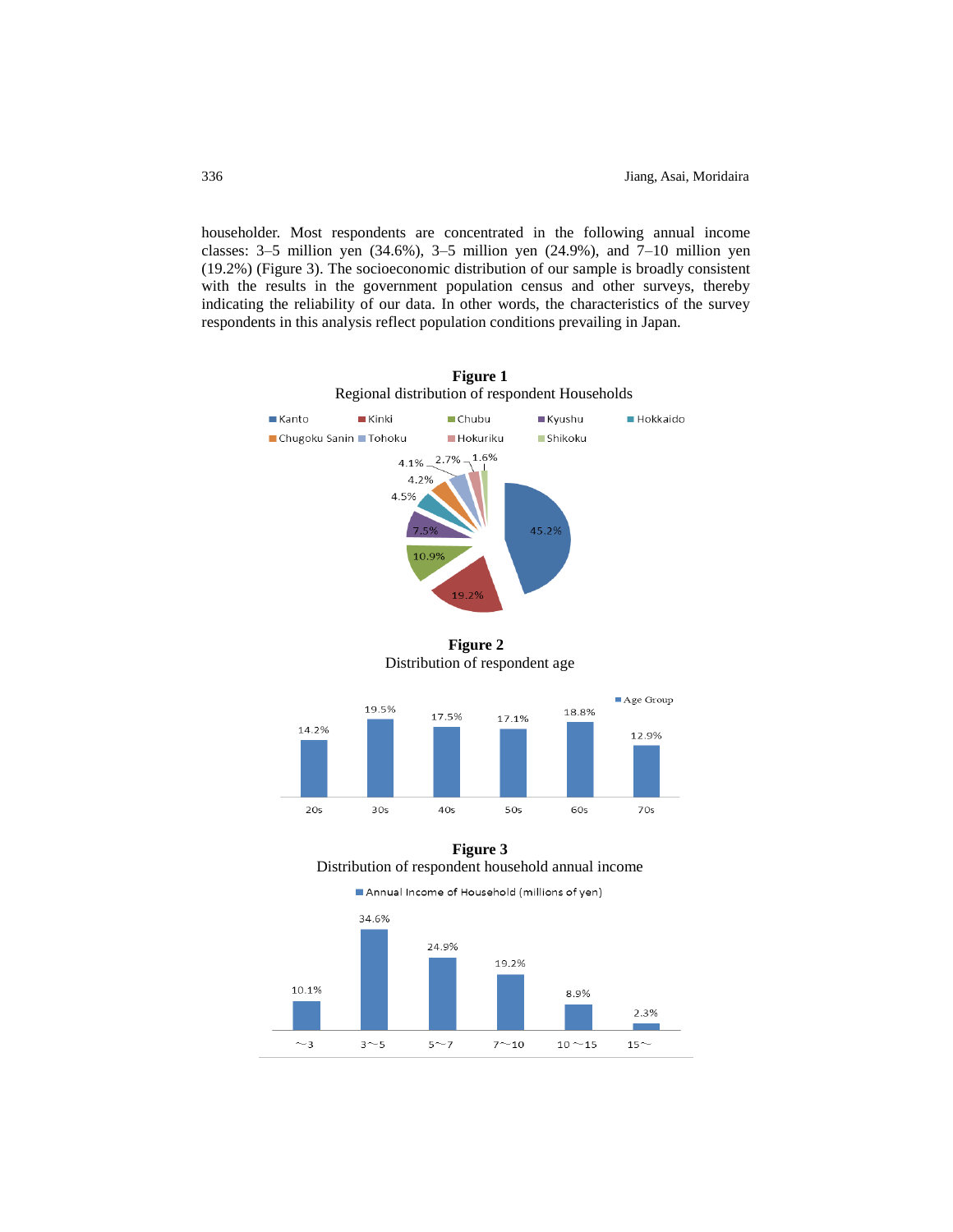## **IV. EMPIRICAL RESULTS**

#### **A. Insurance Purchase and Household Income**

In this section, we provide several simple statistics concerning insurance purchase and loss control. As numerous existing studies suggest that insurance purchase is significantly associated with the level of income, in this section we mainly analyze insurance purchase and loss control in terms of income level. More than 80% of respondent households did not suffer any damage in the March 11, 2011 earthquake, despite relatively more respondents having had previous experiences of loss from other natural disasters, regardless of income (Table 1).

| Loss experience from natural disasters      |       |          |           |             |              |       |
|---------------------------------------------|-------|----------|-----------|-------------|--------------|-------|
| Household Annual Income (millions of yen)   | <3    | $3\sim5$ | $5\sim$ 7 | $7 \sim 10$ | $10 \sim 15$ | 15<   |
| Loss experience from March 11 earthquake    |       |          |           |             |              |       |
| Yes                                         | 16.3% | 15.2%    | 15.4%     | 18.7%       | 17.5%        | 20.7% |
| No                                          | 83.7% | 84.8%    | 84.6%     | 81.3%       | 82.5%        | 79.3% |
| Loss experience from other natual disasters |       |          |           |             |              |       |
| Yes                                         | 24.8% | 14.0%    | 17.3%     | 20.7%       | 26.3%        | 10.3% |
| No                                          | 75.2% | 86.0%    | 82.7%     | 79.3%       | 73.7%        | 89.7% |

**Table 1**

Figure 4 depicts the risk-management activities taken against earthquakes "before" and "after" the Great East Japan Earthquake. Many respondents had already purchased earthquake insurance policies before the earthquake (Figure 4, A-1). After the earthquake, there was no significant increase in the purchase of earthquake insurance and little difference in purchases across the various income classes (Figure 4, A-2). On average, Japanese households have not significantly changed their insurance purchase behavior, and rationally purchase earthquake insurance and conduct household loss-control activities even after the earthquake (Figure 4, B-2).

Figure 4 indicates some interesting tendencies concerning loss-control activities undertaken in light of earthquakes, including earthquake resistance checks and reinforcement work and/or reconstruction. Loss-control activities before the earthquake (Figure 4, B-1) appear more closely associated with the level of income level than the purchase of earthquake insurance. As far as we are aware, few existing studies have considered these broader risk-management activities in relation to earthquakes and other natural disasters.

According to the Japan Meteorological Agency, the aftershocks of the March 11, 2011 earthquake are ongoing. Under these circumstances, we set some questions regarding the possibility that another large earthquake may take place in the future. Unsurprisingly, 62.8% of respondents believed that another large earthquake would occur in future in their current area (Figure 5). The differences in responses to this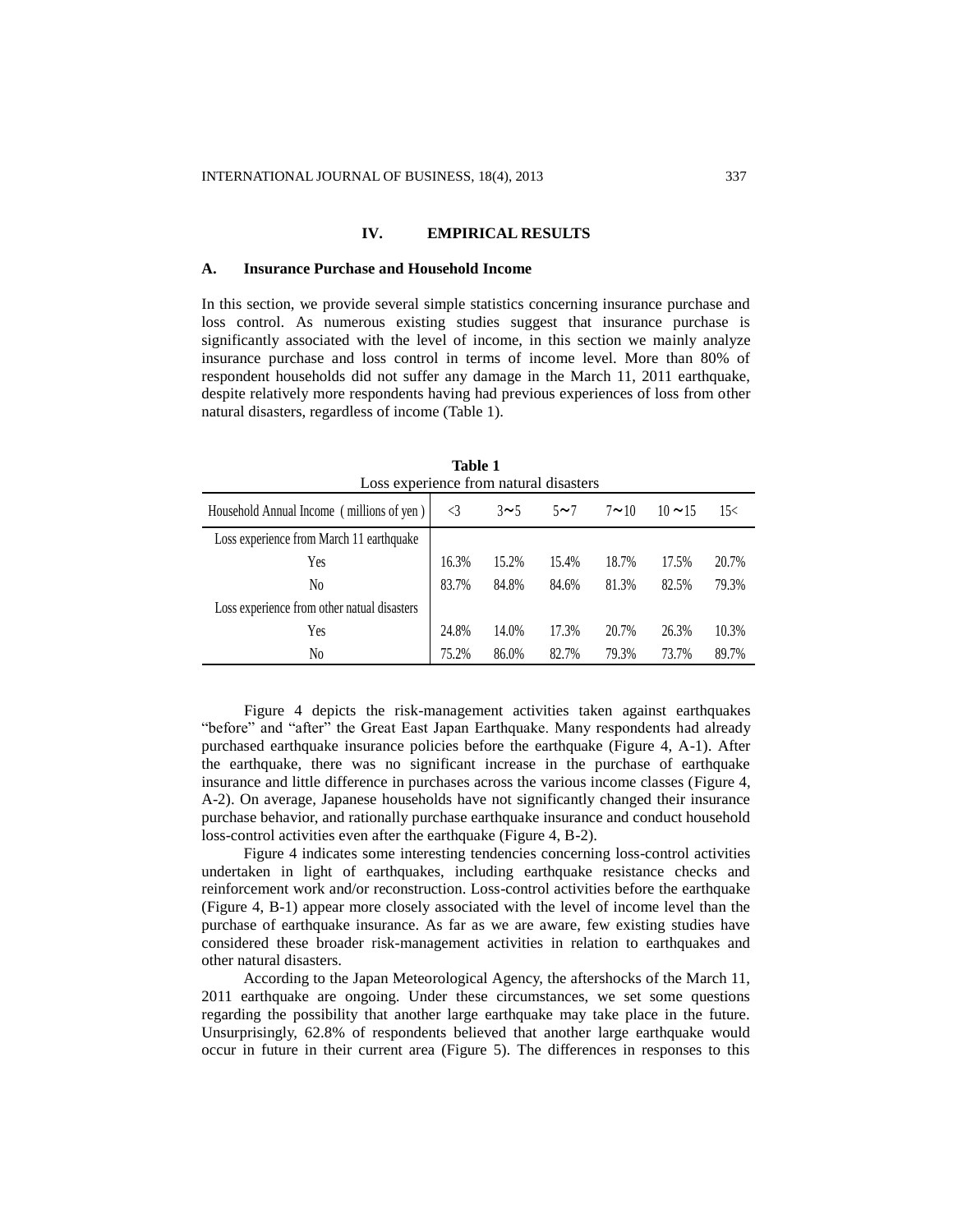question by income class are not significant. On average, respondents from the different income class share similar beliefs concerning the probability of an earthquake. Only for persons with incomes in excess of 15 million yen did relatively more respondents answer "probably not" to the possibility of another large earthquake in the future. This is likely because they have already purchased houses in better and safer areas at some cost.



**Figure 4** Earthquake risk-management activities

(A-1): Purchased earthquake insurance policy before March 11, 2011 earthquake. (A-2): Purchased earthquake insurance policy after March 11, 2011 earthquake.

(B-1): Loss-control activities against earthquake risk before March 11, 2011 earthquake.

(B-2): Loss-control activities against earthquake risk after March 11, 2011 earthquake.



**Figure 5**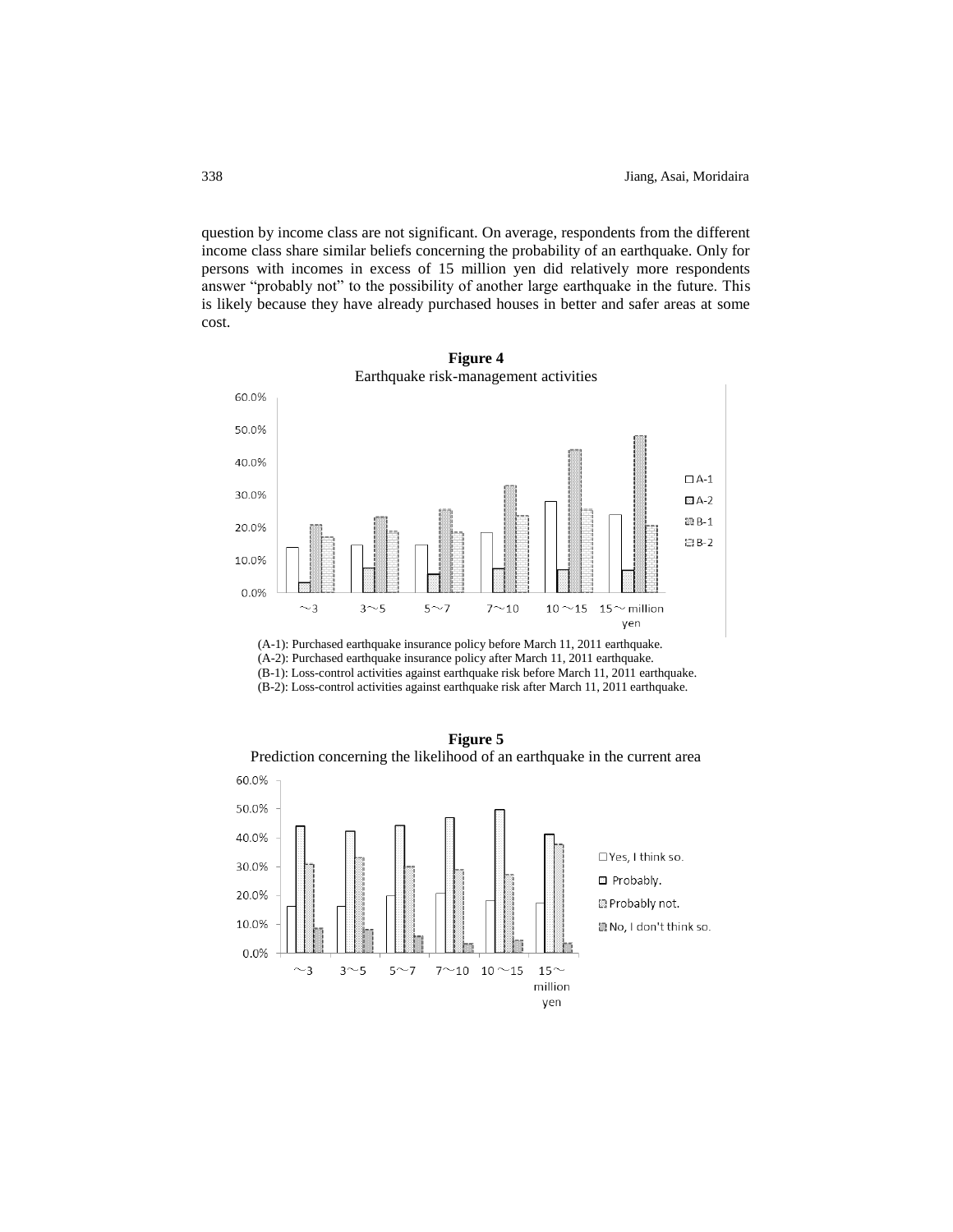| Household Annual Income<br>millions of yen)<br>Damage Caused by Earthquake | $\triangleleft$ | $3\sim$ 5 | $5 \sim 7$ | $7 \sim 10$ | $10 \sim 15$ | 15<     |
|----------------------------------------------------------------------------|-----------------|-----------|------------|-------------|--------------|---------|
| $A-1$                                                                      | 21.7%           | 13.1%     | 11.9%      | 9.3%        | 5.3%         | $0.0\%$ |
| $A-2$                                                                      | 15.5%           | 17.6%     | 17.6%      | 15.4%       | 18.4%        | 3.4%    |
| $A-3$                                                                      | 39.5%           | 38.0%     | 36.8%      | 37.0%       | 43.9%        | 41.4%   |
| $A-4$                                                                      | 19.4%           | 26.7%     | 29.6%      | 33.3%       | 25.4%        | 48.3%   |
| $B-1$                                                                      | 3.9%            | 4.5%      | 4.1%       | 4.9%        | 7.0%         | 6.9%    |

**Table 2** Forecast of future earthquake damage

A-1): My house may be destroyed.

(A-2): My house may be half-destroyed.

(A-3): My house may be damaged.

(A-4): Some damage may occur to my possessions, but not to the house.

(B-1): I do not think there will be any damage.

More than 90% of respondents irrespective of the level of annual income were concerned that a future large earthquake would cause some damage to their property (including house and belongings) (Table 2). However, the results differ across the various income classes. For example, the response rate for "My house may be destroyed completely (Table 2, A-1)" is zero for the over 15 million yen income class, whereas 21.7% of households in the less than 3 million yen income class consider that "My house may be destroyed completely." Presumably, these households either cannot afford to take sufficient measures to counter earthquake risk or are reluctant to do so because of the lower values of their homes.

Interestingly, we found that only 36.7% of household respondents were well aware of the earthquake-resistant strength of their current home (Figure 6). All other things being equal, households with higher annual incomes tend to have greater knowledge of the earthquake resilience of their current home. It is reasonable to assume that higher-income households are more capable of collecting such information. We observe a similar tendency in knowledge of the earthquake hazard map for the current living area (Figure 7). However, it would appear that it is relatively easier for households to acquire knowledge of the earthquake hazard mapping of the family home, as 51.1% of respondents knew this information.

Despite showing relatively low interest on the issue of earthquake-resistance strength of their current home, approximately 90% of our respondents regardless of the income level are very concerned about it when considering to buy or to build a new house in future (Table 3). And about 60% of them even expect a higher level than that of their current houses, except the respondents with an over 15 million yen income whose houses are probably already strong enough to resist earthquakes. This result possibly reflects the subjective valuations of respondents on the investment of earthquake-resistant house. Namely, people would rather conduct such investment on a new house than the exiting one.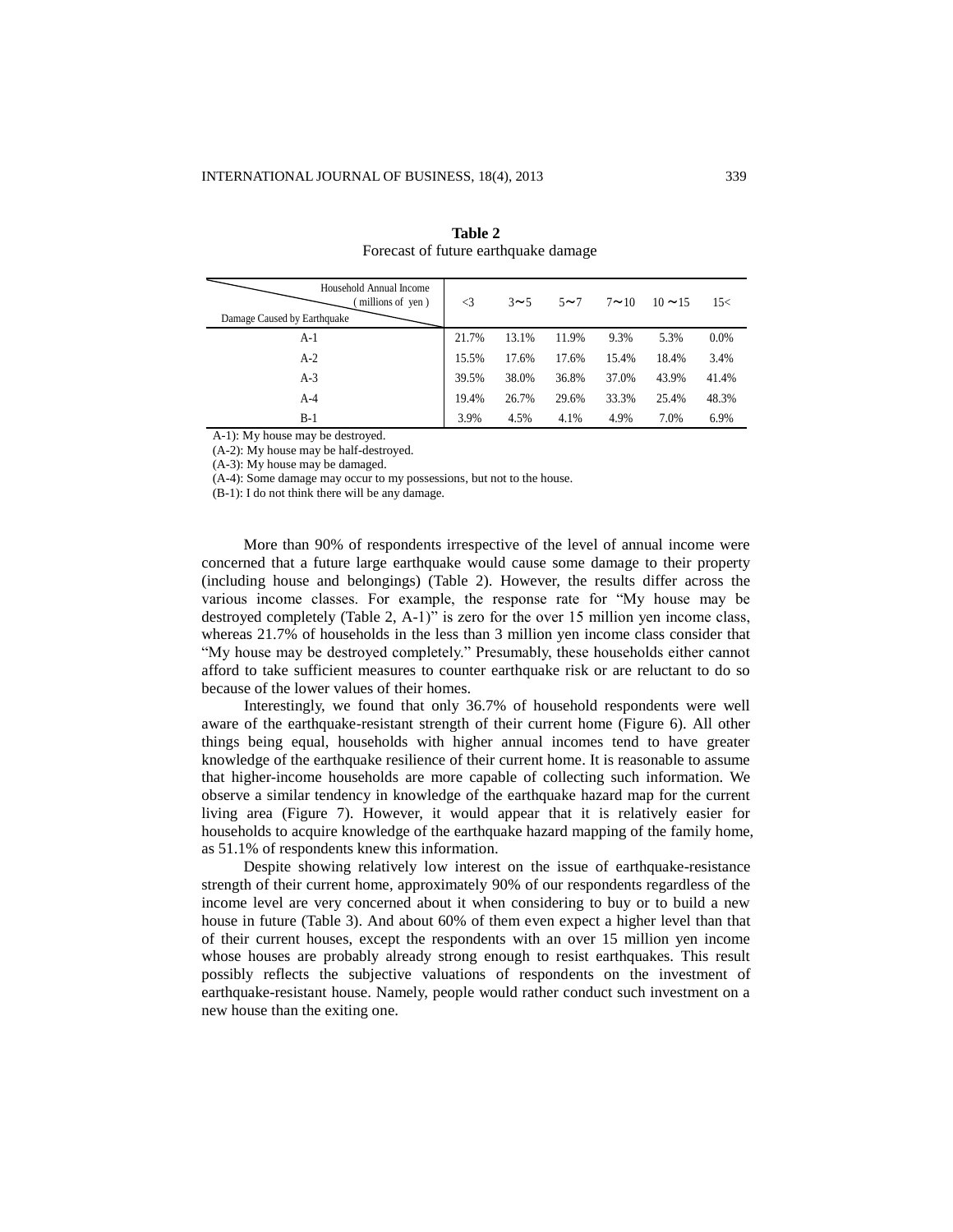

**Figure 6** Knowledge of earthquake-resistant strength of current house

**Figure 7 C**onfirmation of hazard map for current living area







| Household Annual Income<br>(millions of yen) | <3    | 3~1   | $5\sim$ 7 | $7 \sim 10$ | $10 \sim 15$ | 15<   |
|----------------------------------------------|-------|-------|-----------|-------------|--------------|-------|
| Earthquake-resistance Strength Related       |       |       |           |             |              |       |
| A-1                                          | 2.3%  | 1.6%  | 0.6%      | 0.8%        | 1.8%         | 3.4%  |
| $A-2$                                        | 27.1% | 27.4% | 29.9%     | 32.1%       | 28.9%        | 48.3% |
| A-3                                          | 61.2% | 62.4% | 59.1%     | 56.9%       | 60.5%        | 37.9% |
| B-1                                          | 9.3%  | 8.6%  | 10.4%     | 10.2%       | 8.8%         | 10.3% |

(A-1): It is unnecessary to require the same level as the current house.

(A-2): It is necessary to require the same level as the current house.

(A-3): It is necessary to require a higher level than the current house.

(B-1): I have never thought about it.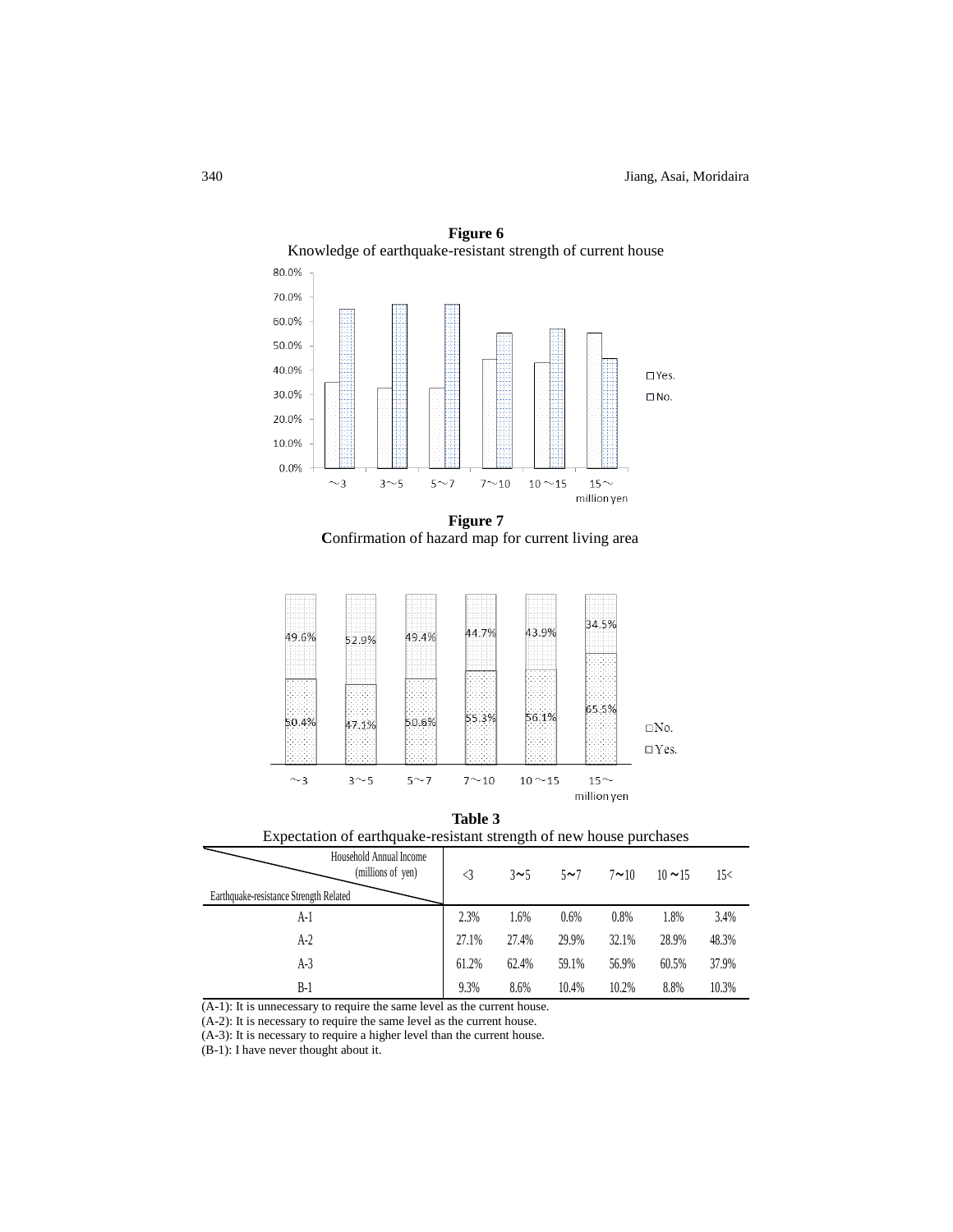| Household Annual Income<br>(millions of yen)<br>Policy Expected from Government | $\triangleleft$ | $3\sim$ 5 | $5 \sim 7$ | $7 \sim 10$ | $10 \approx 15$ |
|---------------------------------------------------------------------------------|-----------------|-----------|------------|-------------|-----------------|
| $A-1$                                                                           | 31.8%           | 35.7%     | 27.0%      | 25.2%       | 8.8%            |
| $A-2$                                                                           | 35.7%           | 32.4%     | 38.4%      | 43.5%       | 42.1%           |
| $A-3$                                                                           | 28.7%           | 27.4%     | 27.0%      | 26.8%       | 41.2%           |
| $B-1$                                                                           | 3.9%            | 4.5%      | 7.5%       | 4.5%        | 7.9%            |

**Table 4** Policy expectations concerning earthquake-related repair expenses

(A-1): Government should provide a grant for repair expenses.

(A-2): Government should implement a tax reduction for repair expenses.

(A-3): Government should provide a lower interest loan than usual.

(B-1): Government does not need to get involved and we should manage our costs of repair ourselves.

However, in general, people tend to expect more or less assistance from their government after a severe disaster occurs irrelevant to their individual effort on managing such disaster. This tendency has also been observed in our survey. Table 4 provides details on the expectation of government assistance at the time of severe earthquakes. Regardless of household annual income, approximately 90% of respondent households expect some kind of government support. We can see that most respondents, irrespective of the income level, would prefer a policy of a tax reduction to direct funding from the government (Table 3, A-2). This preference for a tax reduction policy is particularly marked in the higher income class.

## **B. Simple Analysis of Earthquake Insurance Demand**

The system of household earthquake insurance in Japan has several key characteristics. First, the government provides reinsurance<sup>6</sup>. Second, households are compelled to purchase earthquake insurance in conjunction with fire insurance. Third, there are limits on the level of coverage and the insured amount. For example, insurance covers only 30–50% of earthquake exposure and the maximum amounts insured for residential building and household belongings are 50 and 10 million yen, respectively<sup>7</sup>.

Outside Japan, Browne and Hoyt (2000) find that the decision of purchasing flood insurance is highly influenced by income and price besides the level of flood losses in the state during the previous year. Most recently, Kunreuther, Pauly, and McMorrow (2013) shed light on the impact of behavioral factors on insurance demand. Thus, we also focus on several behavioral factors governing the purchase of earthquake insurance.

Respondents experienced in submitting insurance claims to insurers also tend to purchase insurance (Table 5). The difference in behavior between respondents who have  $(21.9%)$  and have not  $(13.4%)$  received payment for a prior insurance claim is statistically significant. This result is therefore consistent with similar work in Browne and Hoyt (2000). However, only about 7.0% and 6.2% of these same households respectively newly purchased new earthquake insurance after the earthquake. In general, some 6–7% of Japanese households newly purchased earthquake insurance after the Great East Japan Earthquake (Table 5).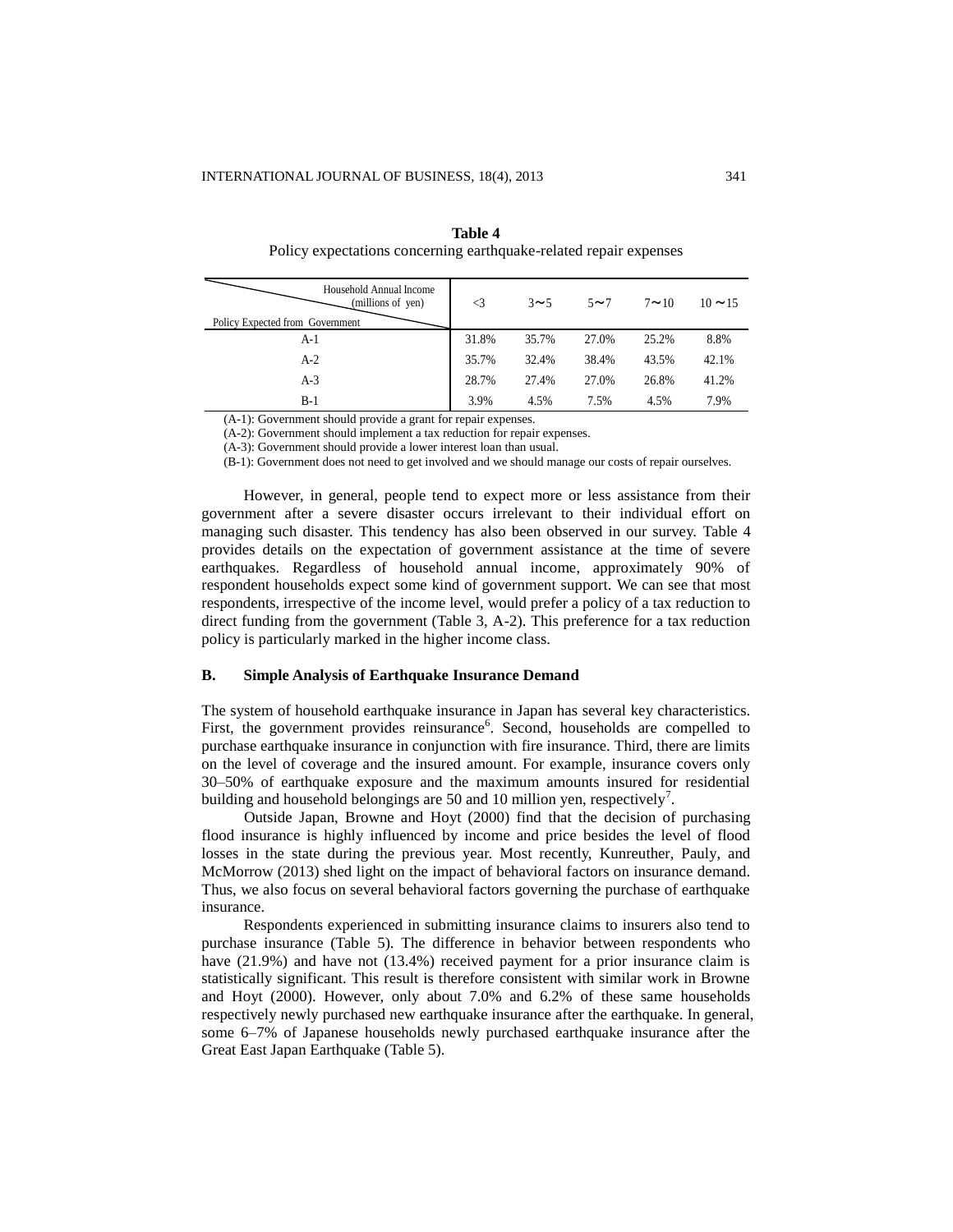Table 6 provides information on the relationship between the expectation of loss and insurance purchase. The result shown is rather surprising in that respondents who expected the complete destruction of their house tended not to purchase insurance unlike those who expected a partial destruction or losses to household belongings. Nevertheless, the earthquake insurance is still expected to play an important role in covering the loss resulted from the earthquake. Table 7 provides details on the relation between the purchase and loss coverage of earthquake insurance. All other things being equal, as the percentage of household losses covered by earthquake insurance increases, households become more likely to purchase an earthquake insurance policy. This indicates that the household loss coverage against severe earthquakes mainly results from the use of earthquake insurance<sup>8</sup>.

**Table 5** Prior experience and the purchase of earthquake insurance

| <b>Experience of Claim Payment</b> | Yes   | Nο      |
|------------------------------------|-------|---------|
| <b>Already Purchased</b>           | 21.9% | 13.4%   |
| Newly Purchased                    | 7.0%  | $6.2\%$ |

| Expected earthquake loss and the purchase of earthquake insurance |       |                                  |  |  |  |
|-------------------------------------------------------------------|-------|----------------------------------|--|--|--|
| Damage Prediction<br>Percentage of All Households                 |       | Percentage of Insured Households |  |  |  |
| $A-1$                                                             | 12.0% | 11.8%                            |  |  |  |
| $A-2$                                                             | 16.7% | 18.2%                            |  |  |  |
| $A-3$                                                             | 38.3% | 16.6%                            |  |  |  |
| $A-4$                                                             | 28.3% | 20.7%                            |  |  |  |
| $B-1$                                                             | 4.7%  | 3.3%                             |  |  |  |

**Table 6**

(A-1): My house may be destroyed.

(A-2): My house may be half-destroyed.

(A-3): My house may be damaged.

(A-4): Some damage may occur to my possessions, but not to the house.

(B-1): I do not think there will be any damage.

# **Table 7**

Loss coverage and the purchase of earthquake insurance

| Loss Coverage    | Percentage of All Households | Percentage of Insured Households |
|------------------|------------------------------|----------------------------------|
| $0\% \sim 10\%$  | 13.8%                        | 3.4%                             |
| $10\% \sim 20\%$ | 15.6%                        | 14.6%                            |
| $20\% \sim 30\%$ | 20.1%                        | 16.3%                            |
| $30\% \sim 40\%$ | 16.1%                        | 19.4%                            |
| $40\% \sim 50\%$ | 14.6%                        | 29.0%                            |
| $50\% \sim$      | 19.9%                        | 17.3%                            |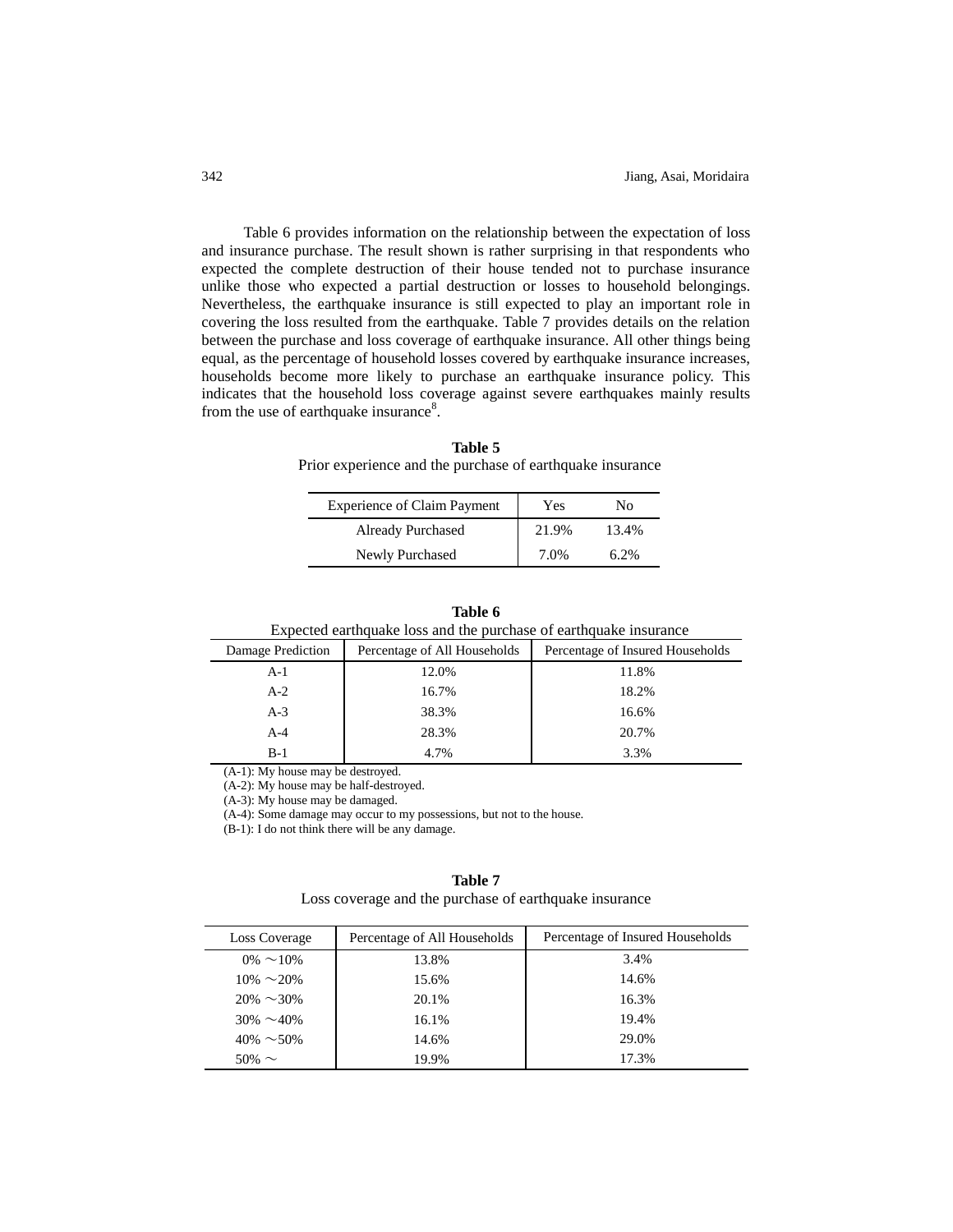Once a large earthquake and subsequent tsunami takes place, the lack of participation in insurance protection and loss mitigation by property owners prior to the disaster often creates major problems for both victims of the catastrophe and the government. The government is then likely to respond with costly, but poorly targeted, disaster assistance (Kunreuther, 1996, 2001; Kunreuther and Pauly, 2006; Michel-Kerjan and Kunreuther,  $2011$ <sup>9</sup>.

However, this does not exclude the possibility that persons who have anticipated the complete loss of a house may have already conducted loss-control activities such as seismic retrofitting and/or have saved funds to rebuild the house in the contingency of its damage or destruction. As results shown in Table 8, comparing to the respondents who do not expect government assistance, those who expect it are more likely to purchase earthquake insurance and/or conduct loss-control activities. This is a finding contrary to the prior studies such as Michel-Kerjan and Kunreuther (2011) and Botzen, Wouter and van den Bergh (2012) which suggest that the expectation of ex post public compensation on flood damage lowers the insurance demand and discourages the loss control activities.

**Table 8** Government assistance and household risk-management activities

| <b>Expect Government Assistance</b> | <b>Purchased Earthquake Insurance</b> | Conducted Loss-control Activities |
|-------------------------------------|---------------------------------------|-----------------------------------|
| Yes. $(94.4\%)$                     | 17.4%                                 | 28.8%                             |
| No. $(5.6\%)$                       | 6.9%                                  | $12.5\%$                          |

In addition, we also found the loss control is consistently preferred to the insurance purchase regardless of the expectation of the government assistance. This is a plausible finding given that households face difficulties once a major earthquake takes place as it can cause serious damage and even loss of life. Nevertheless, we could not find the correlation between the loss-control activities and earthquake insurance purchase. The computed result of correlation coefficient is 0.256 which suggests that loss-control activities and insurance purchase are not complementary. In other words, loss-control activities and the purchase of insurance are substitute risk-management activities at the household level.

# **V. CONCLUDING REMARKS**

In this paper, we attempt to investigate household insurance purchase and loss-control activities in the context of earthquake risk management by analyzing a survey of Japanese households conducted two years after the Great East Japan Earthquake. We also attempt to clarify whether government assistance influences household risk-management activities.

On balance, our empirical evidence is consistent with previous studies examining flood insurance behavior in the US. Specifically, insurance purchase and loss-control activities are both associated with the level of household income, though the relation between income and the latter is much stronger. This suggests that loss-control activities play a relatively more important role in household earthquake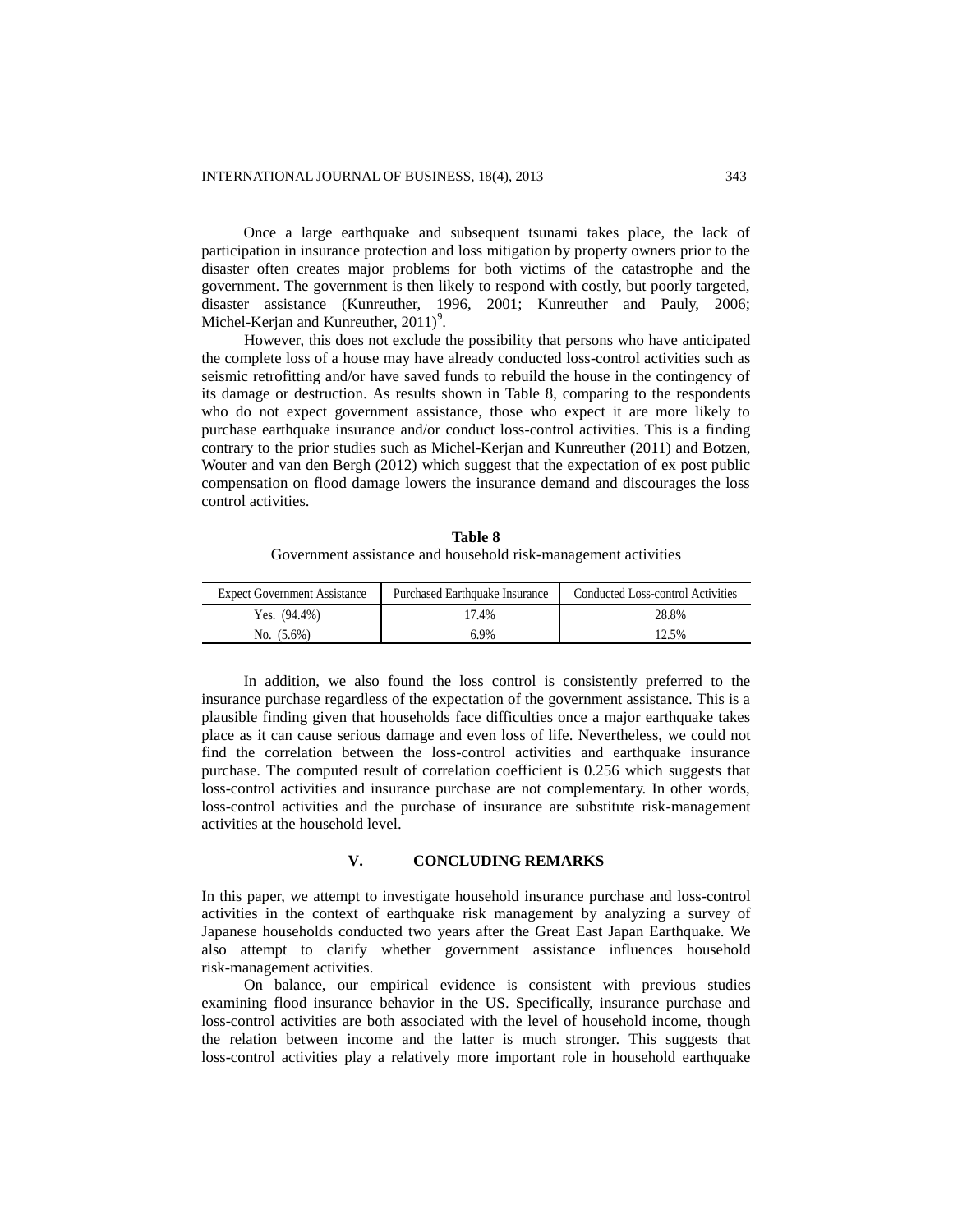risk management. Our evidence also indicates that as a method of risk management, the relation between loss control and insurance purchase is not complementary.

We believe the results obtained in this paper will be informative for other countries faced with the threat of earthquakes in designing disaster preparation and recovery policy. Some empirical challenges such as the application of regression analysis to the current or similar data sets are deferred to future work.

#### **ENDNOTES**

- 1. See company website, http://www.myvoice.co.jp/.
- 2. The few exceptions include Wang, Liao, Yang, Zhao, Liu, and Shi (2012) and Lee, Kwon, and Chung (2010).
- 3. Several studies have examined the Japanese insurance industry, including Lai and Piman (2003), Jeng and Lai (2005) and Pope and Ma (2005). For those interested in the Japanese earthquake insurance industry, see Yamori and Okada (2007).
- 4. Surprisingly, while some existing studies focus on household insurance demand using data from across a number of countries (Browne and Kim, 1993), few studies employ non-US data. This is probably because, unlike the US, detailed insurance data are not available in many countries and this makes it difficult to analyze insurance demand in a non-US environment. Put differently, there is likely to be significant bias in many previous studies. Our unique data set allows us to fill this gap in the literature by providing evidence on household insurance demand from a non-US context.
- 5. For more details, refer to http://www.jishin.go.jp/main/index-e.html. Also see Yamori and Kobayashi (2004) and Yamori and Okada (2007), for the recent situation of earthquake insurance market in Japan.
- 6. Private insurers in Japan exclusively provide earthquake insurance for the business enterprise sector.
- 7. For further information refer to the Web sites of the General Insurance Rating Organization of Japan or Japan Earthquake Reinsurance Co., Ltd.
- 8. As the maximum loss coverage of public earthquake insurance is 50%, 17.3% of respondents may have purchased private earthquake insurance in order to obtain better coverage.
- 9. Unlike our study, previous studies use data obtained through public disclosure. For instance, the data used in Kunreuther and Pauly (2006) and Michel-Kerjan and Kunreuther (2011) are from the US National Flood Insurance Program (NFIP), a government-funded disaster insurance program controlled by the US Federal Emergency Management Agency (FEMA).

#### **APPENDIX**

Q1. In what year was your house built?

| 1) Before 1950                    | 2) $1951 \sim 1971$ | 3) $1972 \sim 1981$ | 4) $1982 \sim 1995$                                                         |
|-----------------------------------|---------------------|---------------------|-----------------------------------------------------------------------------|
| 5) $1996 \sim 2000$ 6) After 2001 |                     |                     | 7) I don't know or I don't remember                                         |
|                                   |                     |                     | If What do you know about the earthquake resistance of your current resides |

Q2. What do you know about the earthquake resistance of your current residential building?

1) Maybe it will collapse in an earthquake of M6.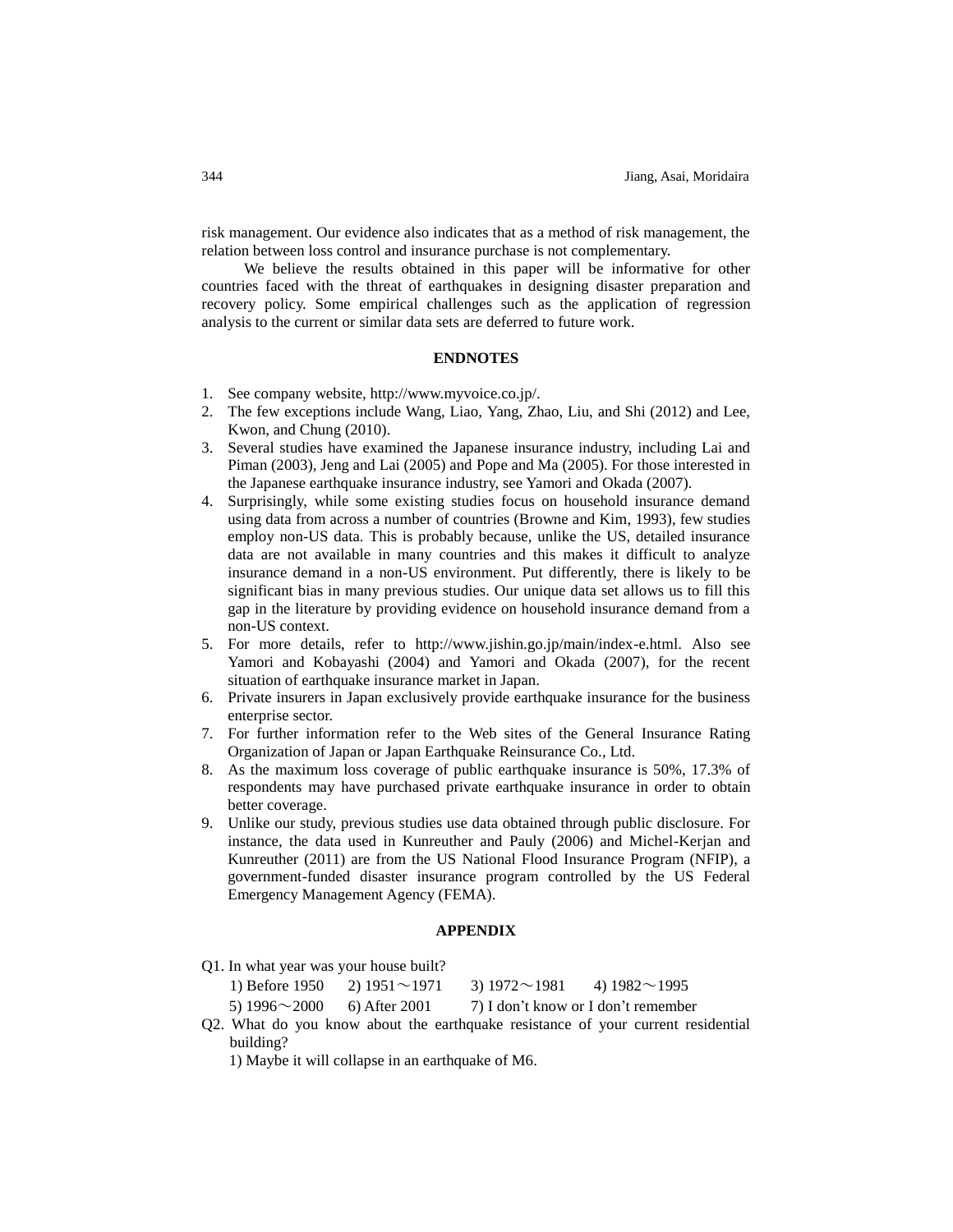- 3) Maybe it will not collapse in an earthquake of M7.
- 4) I don't know about the earthquake resistance of my current residential building. Note: M6 and M7 are earthquakes with magnitudes of 6.0 and 7.0 on the Richter scale, respectively.
- Q3. Are you currently living in an area with a high risk of natural disasters that could cause severe damage to your property?

1) Yes.

2) No.

- Q4. Do you think there will be a major earthquake in your current residential area?
	- 1) Yes, I think so.
	- 2) Probably.
	- 3) Probably not.
	- 4) No, I don't think so.
- Q5. Do you think an earthquake of M6 or greater will damage your house or belongings if it occurs?
	- 1) Yes, my house will be destroyed.
	- 2) Yes, my house will be half-destroyed.
	- 3) Yes, my house will be damaged.
	- 4) Yes, some damage may occur to household belongings, but not to the house.
	- 5) No, I don't think so.
	- Note: M6 is an earthquake with a magnitude of 6.0 on the Richter scale.
- Q6. What kind of damage did the Great East Japan Earthquake cause for you?
	- 1) My house was severely damaged.
	- 2) My house was slightly damaged.
	- 3) My possessions were severely damaged.
	- 4) My possessions were slightly damaged.
	- 5) No damage at all.
- Q7. Do you have other experiences of suffering damage from a natural disaster other than the Great East Japan Earthquake?
	- 1) Yes, my house was severely damaged.
	- 2) Yes, my house was slightly damaged.
	- 3) Yes, my belongings were severely damaged.
	- 4) Yes, my belongings were slightly damaged.
	- 5) No, I have had no such experiences.
- Q8. What specific measures for natural disaster prevention had you taken before the Great East Japan Earthquake?

1) Considered the foundations and topography when buying or moving to a new land or house.

- 2) Considered the building's structure and construction method when building, buying, or moving to a new house (excluding earthquake-resistant construction).
- 3) Conducted earthquake resistance checks.
- 4) Conducted earthquake reinforcement works including reconstruction.
- 5) Secured or relocated furniture to prevent it falling over.
- 6) Confirmed emergency contact address and evacuation route.
- 7) Prepared emergency takeout products.
- 8) Bought an earthquake insurance policy.

<sup>2)</sup> Maybe it will not collapse in an earthquake of M6.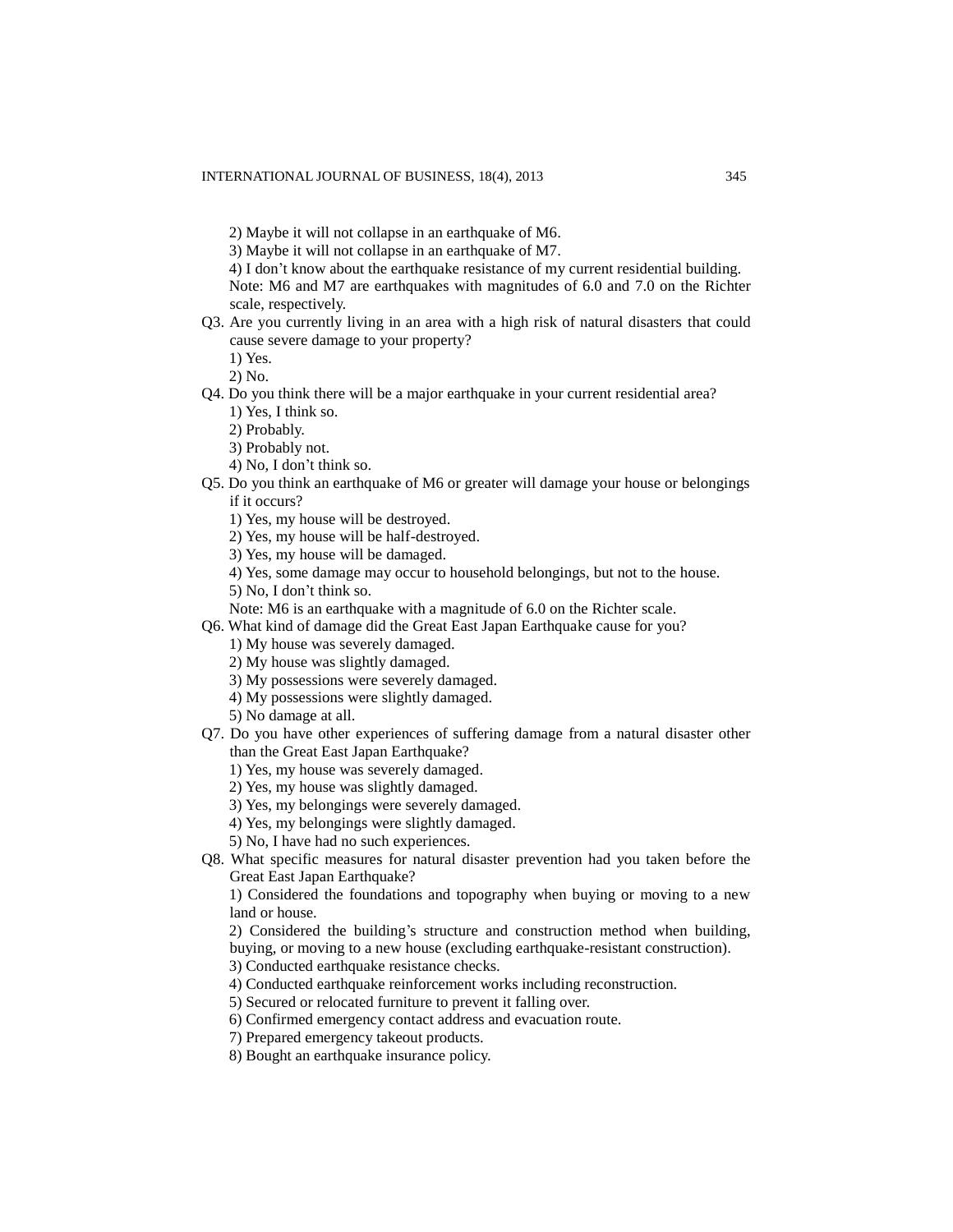9) Others.

10) Hadn't taken any specific measures.

Q9. What specific measures for natural disaster prevention have you taken after the Great East Japan Earthquake?

1) Considered the foundations and topography when buying or moving to a new land or house.

2) Considered the building's structure and construction method when building, buying, or moving to a new house (excluding earthquake-resistant construction).

3) Conducted earthquake resistance checks.

4) Conducted earthquake reinforcement works including a reconstruction.

5) Secured or relocated furniture to prevent it falling over.

6) Confirmed emergency contact address and evacuation route.

7) Prepared emergency evacuation products.

8) Bought an earthquake insurance policy.

9) Others.

10) Haven't taken any specific measures.

Q10. How will you deal with the repair expenses for your residence caused by an earthquake?

1) Withdraw my savings.

2) Insurance or mutual aid money (Kyosai).

3) Expect support from central or municipal government.

4) Expect donations for relief.

5) Expect support from parents or siblings or other relatives.

6) Borrow money from financial institutions.

7) Others.

Q11. What will you do if your current residential building is totally lost due to an earthquake?

1) Rebuild a house in the same area.

2) Rebuild a house in another area.

3) Move to a rental house in the same area instead of rebuilding.

4) Move out to a rental house in another area instead of rebuilding.

5) Move to temporary housing then think about it.

6) Move to a relative's or friend's house.

7) I don't know.

Q12. What do you think about earthquake resistance when planning to buy or build a new house?

1) It is unnecessary to require the same level as the current house.

2) It is necessary to require the same level as the current house.

3) It is necessary to require a higher level than the current house.

4) I have never thought about it.

Q13. Have you checked the hazard map of your current residential area?

1) Yes, I have checked it and I'm aware of all risks for my current residence.

2) Yes, I have checked it, but I don't exactly remember the risks of my current residence.

3) No, I haven't.

4) I don't even know what it is.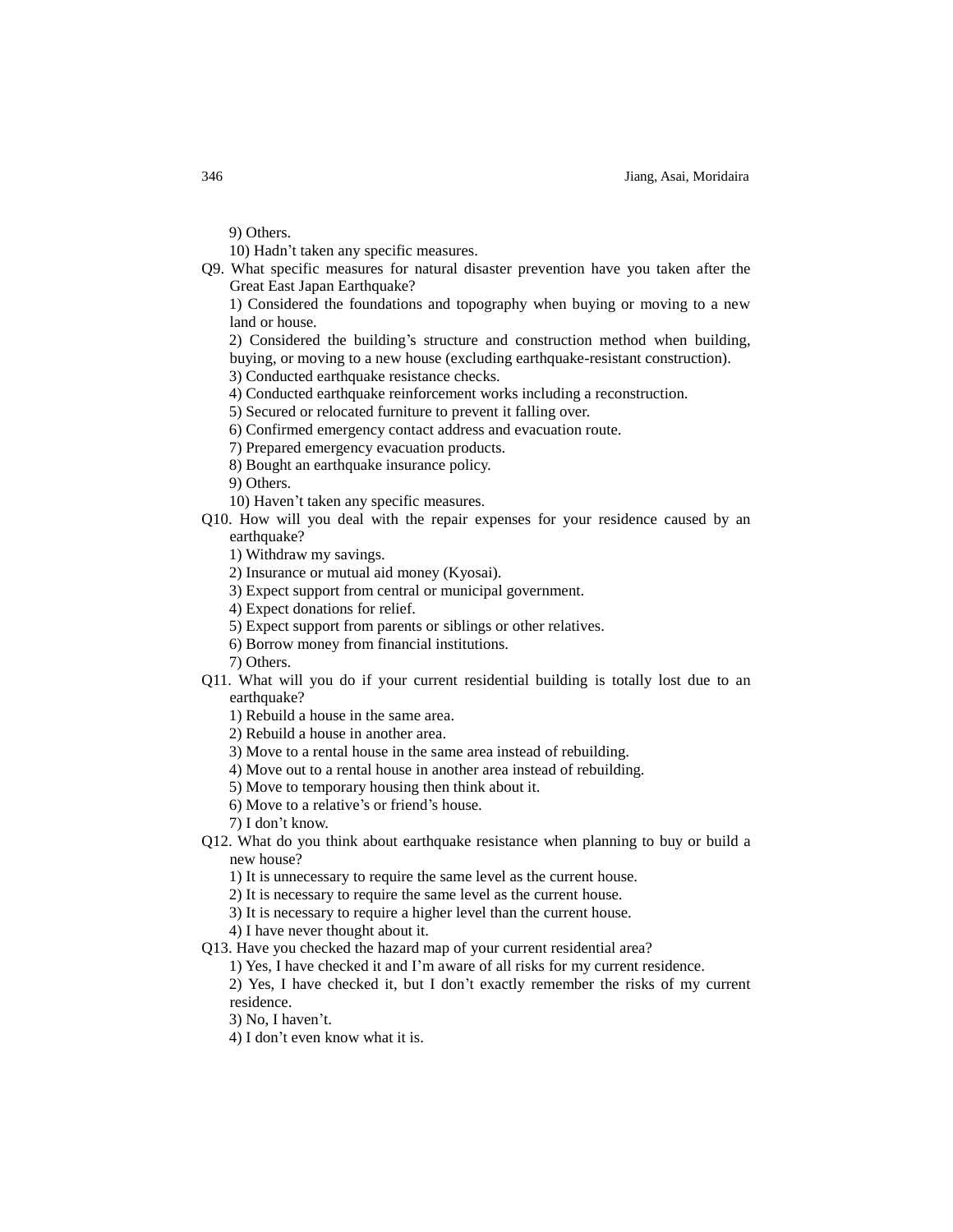- Q14. What percentage of loss is covered by earthquake insurance when your house and belongings are totally lost?
	- 1)  $0\% \sim 10\%$
	- 2)  $10\% \sim 20\%$
	- 3)  $20\% \sim 30\%$
	- 4)  $30\% \sim 40\%$
	- 5)  $40\% \sim 50\%$
	- 6) More than  $50\%$
- Q15. What do you think about the earthquake insurance provided by private sector nonlife insurance companies?

1) I want to buy it even if the premium is higher than that of public earthquake insurance.

2) I want to buy it if its premium is the same as that of public earthquake insurance.

3) I don't want to buy it.

4) I don't know.

Note: Assume that the earthquake insurance provided by private companies will cover more than 50%, but less than 100% of the insured's loss, while public earthquake insurance will only cover less than 50%.

Q16. What do you expect your government to do with your property repair expenses from damage caused by earthquake?

1) Government should provide a grant for these repair expenses.

2) Government should implement a tax reduction on these repair expenses.

3) Government should provide a lower interest loan than usual.

4) Government doesn't have to get involved and we should manage repairs ourselves.

Q17. What do you think about the restart of nuclear power stations?

1) Should restart immediately after confirming their safety.

2) Should restart after confirming their safety and obtaining the approval of local residents.

3) Should immediately restart the minimum necessary stations for ensuring the electricity supply required after confirming their safety.

4) Should immediately restart the minimum necessary stations for electricity supply required after confirming their safety and after obtaining the approval of local residents.

5) Should not restart even after safety is confirmed.

Q18. What do you think about decontamination and the costs of decontamination?

1) Decontamination should continue until radiation levels return to a normal 1 mSv/year without considering its expense.

2) Decontamination should continue until radiation levels return to a normal 1 mSv/year while considering its expense.

3) Decontamination should continue until radiation levels return to 20 mSv/year while considering its expenses.

4) I don't care about radiation exposure, so decontamination not necessary.

5) I don't know.

Note: The 20 mSv/year standard is set by the Japanese government as the maximum tolerated radiation dose in an emergency.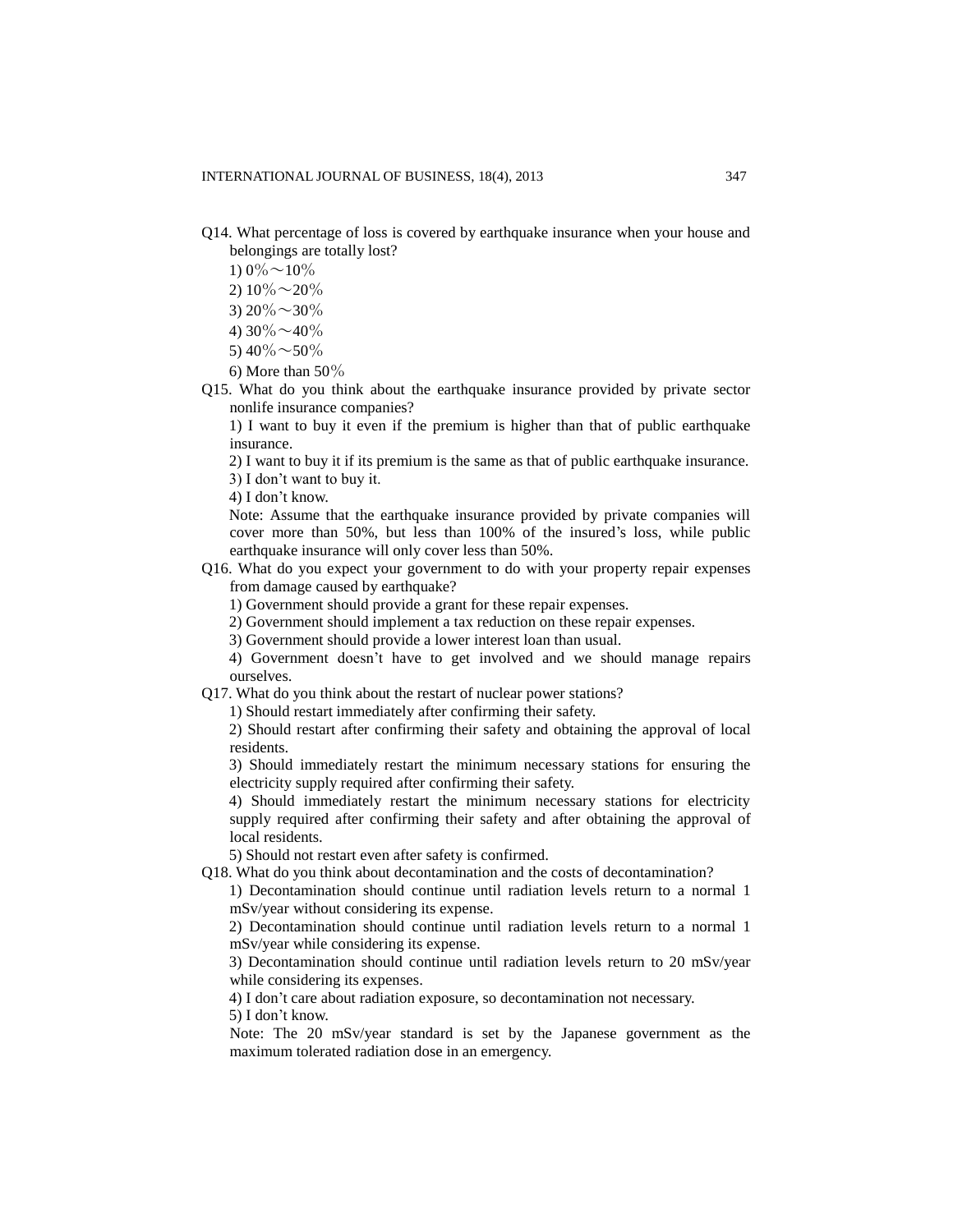Q19. Were there any changes in your household income after the Great East Japan Earthquake?

1) Significantly decreased. 2) Slightly decreased. 3) No changes at all. 4) Slightly increased. 5) Significantly increased.

Q20. What measures have you taken to deal with the decrease in household income?

1) Stopped putting money into savings or reduced the amount of savings.

2) Withdrawing money from savings.

3) I and/or my spouse started a side job or increased our workload.

4) Reduced consumption.

5) Others.

6) No, I haven't taken any specific measures.

Q21. Do you have experience of receiving insurance proceeds from the death or injury of an insured person?

1) Yes.

2) No.

Q22 Do you think the Japanese government will go bankrupt someday.

1) Probably in the near future.

2) Probably, though not in the near future.

3) I think the possibility is very low.

4) I don't think it will happen.

# **REFERENCES**

- Aiuppa, T., R.J. Carney, and T.M. Krueger, 1994, "An Examination of Insurance Stock Prices Following the 1989 Loma Prieta Earthquake," *Journal of Insurance Issues*, 16, 1-15.
- Aiuppa, Thomas A., and Thomas M. Krueger, 1995, "Insurance Stock Prices Following the 1994 Los Angeles Earthquake" *Journal of Insurance Issues* 18(1), 23-36.
- Asai, Yoshihiro, and Mahito Okura, 2011, "How Do Cost and Regulation Change Loss Control Activities and Insurers' Monitoring?", *Journal of Insurance Issues* 34(2), 172-188.
- Browne, Mark J., and Kihong Kim, 1993, "An International Analysis of Life Insurance Demand", *Journal of Risk and Insurance*, 60(4), 616-634.
- Browne, Mark J., and Robert E. Hoyt, 2000, "The Demand for Flood Insurance: Empirical Evidence", *Journal of Risk and Uncertainty,* 20(3), 291-306.
- *Disaster Management in Japan,* 2011, Published by Cabinet Office, Government of Japan.
- Erwann O. Michel-Kerjan, and Carolyn Kousky, 2010, "Come Rain or Shine: Evidence on Flood Insurance Purchases in Florida", *Journal of Risk and Insurance,* 77(2), 369-397.
- Grace, M.F., and R.W. Klein, and P.R. Kleindorfer, 2004, "Homeowners Insurance with Bundled Catastrophe Coverage", *Journal of Risk and Insurance,* 71(3), 351-379.
- Harrington, S.E., and G.R. Niehaus, 2007, *Risk Management and Insurance*, New York: McGraw-Hill.
- Hau, Arthur, 2000, "Liquidity, Estate Liquidation, Charitable Motives, and Life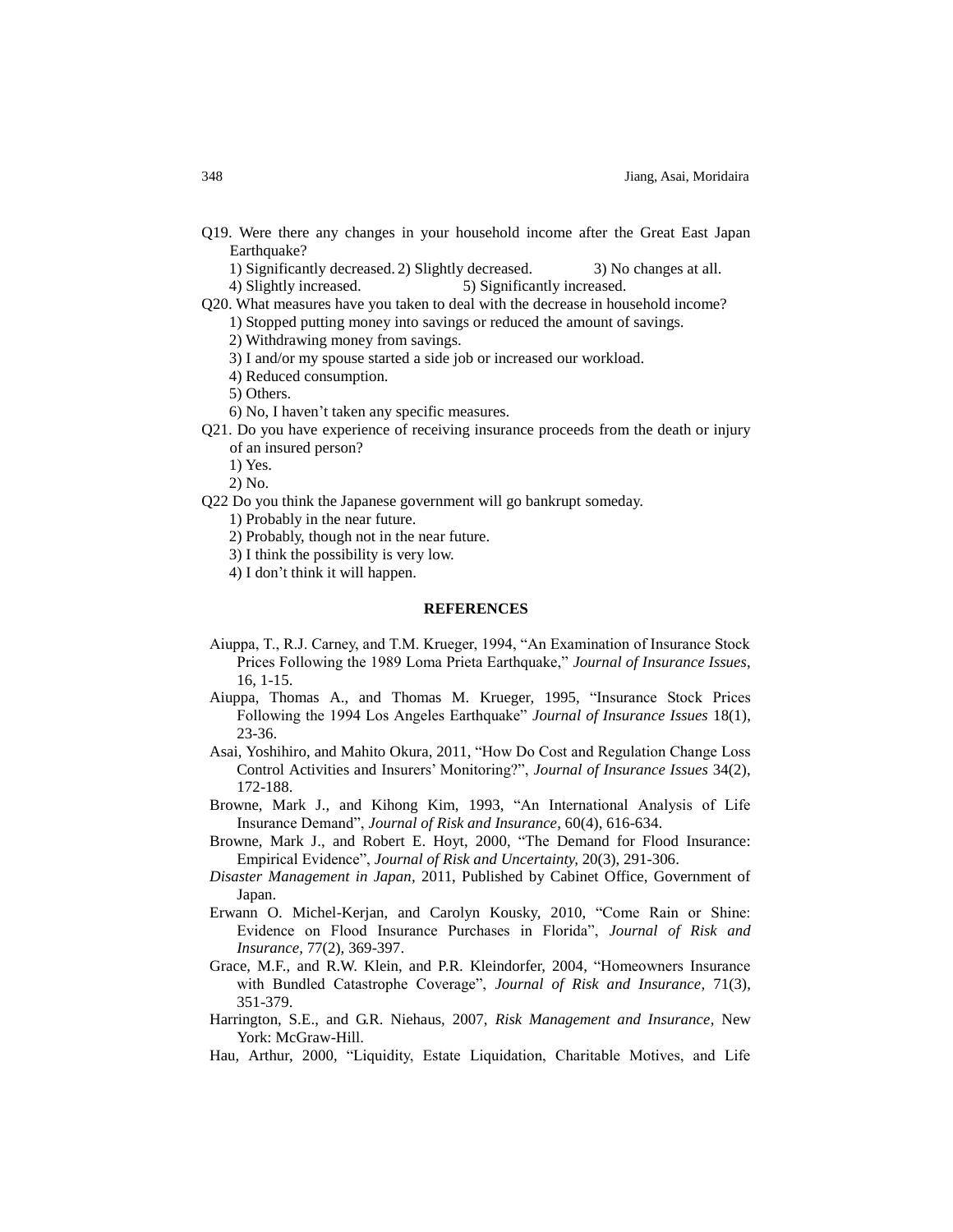Insurance Demand by Retired Singles", *Journal of Risk and Insurance,* 67(1), 123-141.

- Jeng, Vivian, and Gene C. Lai, 2005, "Ownership Structure, Agency Costs and Efficiency: Analysis of Keiretsu and Independent Insurers in Japanese Non-life Insurance Industry", *Journal of Risk and Insurance,* 72(1), 105-158.
- Kunreuther, Howard, 1996, "Mitigating Disaster Losses through Insurance", *Journal of Risk and Uncertainty,* 12, 171-187.
- Kunreuther, Howard, and Mark Pauly, 2006, "Rules Rather than Discretion: Lessons from Hurricane Katrina," *Journal of Risk and Uncertainty*, 33(1-2), 101-116.
- Kunreuther, Howard, and Michel-Kerjan Erwann, 2011, "Redesigning Flood Insurance" *Science,* 333, 408-409.
- Kunreuther, Howard C., Mark Pauly, and Stacey McMorrow, 2013, *Behavioral Economics and Insurance: Improving Decisions in the Most Misunderstood Industry*, New York: Cambridge University Press.
- Kriesel, Warren, and Craig Landry, 2004, "Participation in the National Flood Insurance Program: An Empirical Analysis for Coastal Properties", *Journal of Risk and Insurance,* 71(3), 405-420.
- Lai, Gene C., and Piman Limpaphayom, 2003, "Organization Structure and Firm Performance: Empirical Evidence from the Japanese Non-Life Insurance Industry", *Journal of Risk and Insurance,* 70(4), 735-757.
- Lee, Soon-Jae Soon, Il Kwon, and Seok Young Chung, 2010, "Determinants of Household Demand for Case of Korea", *The Geneva Papers on Practice and Issues,* 35, 82–91.
- Landry, Craig E., and Mohammad R. Jahan-Parvar, 2011, "Flood Insurance Coverage in the Coastal Zone", *Journal of Risk and Insurance,* 78(2), 361-388,
- Naoi, Michio, Kazuto Sumita, and Miki Seko, 2010, "Estimating Consumer's Valuation of Earthquake Risk: Evidence from Japanese Housing Markets", *International Real Estate Review,* 13(2), 117-133.
- Naoi, Michio, Miki Seko, and Takuya Ishino, 2012, "Earthquake Risk in Japan: Consumers' Risk Mitigation Responses after the Great East Japan Earthquake", *Journal of Economic Issues,* 46(2), 519-530.
- Pope, Nat, and Yu-Luen Ma, 2005, "Market Deregulation and Insurer Pricing Strategies: The Japanese Experience," *Geneva Papers on Risk and Insurance: Issues and Practice*, 30(2), 312-326.
- Shelor, Roger M., Dwight C. Anderson, and Mark L. Cross, 1992, "Gaining from Loss: Property-Liability Insurer Stock Values in the Aftermath of the 1989 California Earthquake", *Journal of Risk and Insurance,* 59(3), 476-488.
- Skipper, Harold D., and Jean W. Kwon, 2007, *Risk Management and Insurance: Perspectives in a Global Economy*, Oxford, Wiley-Blackwell.
- Swiss Re, 2012, *World Insurance in 2011 shows Non-Life Insurance Premiums Continued to grow in 2011 Despite an Overall Decline in Premiums*, March 2012.
- Useem, Michael, and Howard Kunreuther, 2009, *Learning from Catastrophes: Strategies for Reaction and Response*, New Jersey: Pearson Prentice Hall.

Wang, Ming, Chuan Liao, Saini Yang, Weiting Zhao, Min Liu, and Peijun Shi, 2012, "Are People Willing to Buy Natural Disaster Insurance in China? Risk Awareness, Insurance Acceptance, and Willingness to Pay", *Risk Analysis,* 32(10), 1717-1740.